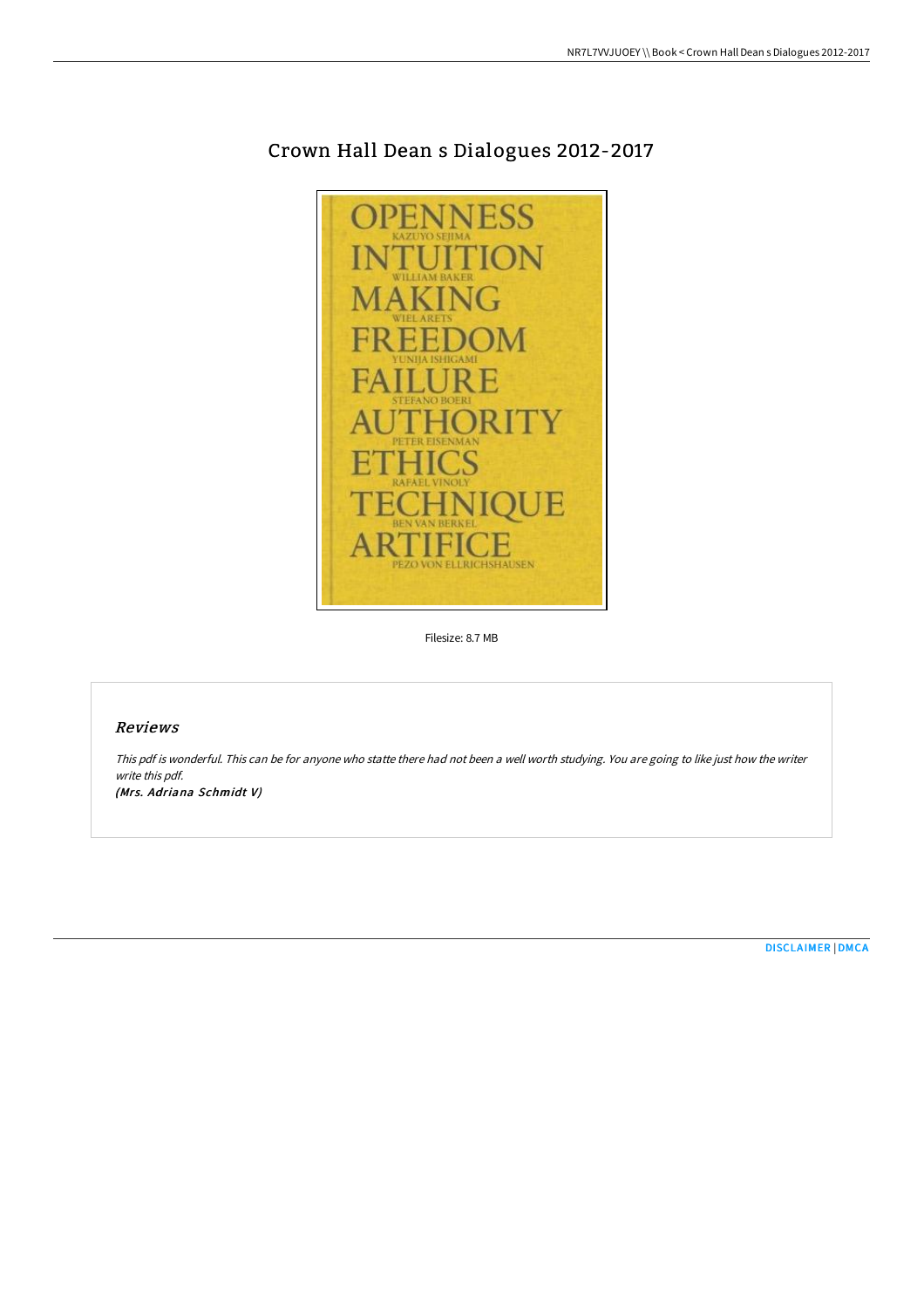## CROWN HALL DEAN S DIALOGUES 2012-2017



To download Crown Hall Dean s Dialogues 2012-2017 eBook, you should click the link under and save the ebook or have accessibility to other information that are highly relevant to CROWN HALL DEAN S DIALOGUES 2012-2017 book.

ActarD Inc., United States, 2017. Book. Condition: New. Language: English . Brand New Book. Crown Hall Dean s Dialogues: 2012-2017 collects incisive, intimate thoughts from leading contemporary architects in dialogue with students from the Illinois Institute of Technology, College of Architecture. This title collects the voices of 18 esteemed architects, designers, educators and theorists in dialogue with students from the Illinois Institute of Technology, College of Architecture. Voices ranging from Phyllis Lambert to David Adjaye to Rafael Vinoly expound and express their thoughts freely, digging deeply into essential themes that drive their work, study and process. This title provides intimate insight directly from leading architectural and design practitioners, who in the process of being interviewed, further the academic discourse conducted at IIT College of Architecture. Features interviews with leading architects and luminaries including Kazuyo Sejima, William Baker, Wiel Arets, Junya Ishigami, Stefano Boeri, Peter Eisenman, Rafael Vinoly, Ben van Berkel, Pezo von Ellrichshausen, Phyllis Lambert, Riken Yamamoto, Herman Hertzberger, Armand Mevis, David Adjaye, Erwin Olaf, Dominique Perrault, Stan Allen, and Bernard Khoury. Published by Actar Publishers IITAC.

 $\blacksquare$ Read Crown Hall Dean s [Dialogues](http://techno-pub.tech/crown-hall-dean-s-dialogues-2012-2017.html) 2012-2017 Online D [Download](http://techno-pub.tech/crown-hall-dean-s-dialogues-2012-2017.html) PDF Crown Hall Dean s Dialogues 2012-2017